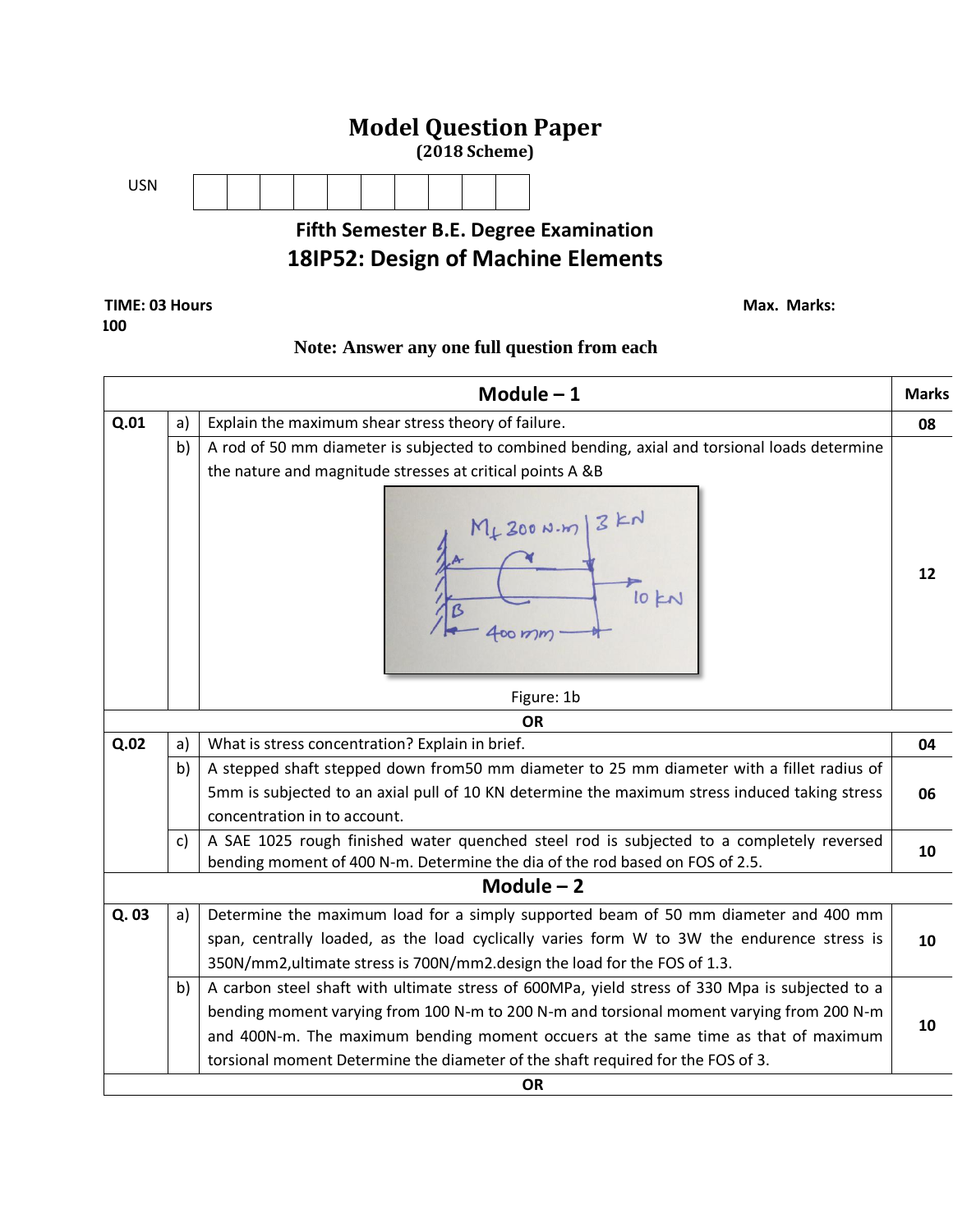| Q.04  | a) | Derive soderberg equation and good man and design equations for fatigue loading                         | 10 |
|-------|----|---------------------------------------------------------------------------------------------------------|----|
|       | b) | A hot rolled steel shaft is subjected to a torsional moment that varies from 330N-m clock wise to       |    |
|       |    | 110 N-m anti clock wise and an applied bending moment at a critical section varies from 400 to          |    |
|       |    | 300 N-m the shaft is of uniform cross secion the material of the shaft has ultimate strength of         | 10 |
|       |    | 550 Mpa and yield strength of 410Mpa .take size factor has 0.85 and surface finish factor has           |    |
|       |    | 0.62 and FOS 2. Determine the required shaft diameter.                                                  |    |
|       |    | Module $-3$                                                                                             |    |
| Q. 05 |    | A horizontal piece of commercial shafting is supported by two bearings 1.5 m apart.a keyed gear         |    |
|       |    | 20oinvolute and 175 mm in diameter is located 400 mm apart to the left of the right bearing             |    |
|       |    | driven by gear directly behind it.A600 mm diameter pulley is keyed to the shaft 600 mmto the            |    |
|       |    | right of the left bearing and drives axially with horizontal belt. The tension ratio of he belt is 3 to | 20 |
|       |    | 1with slack side on top the drive transmits 45 KW at 330 rpm take Ks=Kt=1.5 .calculate the              |    |
|       |    | diameter of the shaft ,angular deflection take allowable shear stress 40MPa and                         |    |
|       |    | G=80x109N/mm2                                                                                           |    |
|       |    | <b>OR</b>                                                                                               |    |
| Q. 06 |    | A line of shaft supporting two pulleys A&B shown in fig 3b power is supplied to the shaft by            |    |
|       |    | means of a vertical belt on the pulley A, which is then transmitted to pulley B carrying a              |    |
|       |    | horizontal belt. The ratio of belt in tension side is 3:1.the limiting value of tension in belt is 2.7  |    |
|       |    | KN the shaft is made of plain carbon steel 40C8 ultimate stress 650 N/mm2.the pullyes are keyed         |    |
|       |    | to the shaft .determine the diameter of the shaft according to ASME code if Kb=Kt=1.0                   |    |
|       |    | $rac{1}{48}$<br>Figure: 6                                                                               | 20 |
|       |    | Module $-4$                                                                                             |    |
| Q. 07 |    | Mention the modes of gear failure and derive the Lewis equation of gear tooth. Give the design          | 20 |
|       |    | procedural steps of design of spur gear                                                                 |    |
|       |    | <b>OR</b>                                                                                               |    |
| Q.08  |    | Following are the details of pair of spur gears :                                                       |    |
|       |    | Pinion<br>Gear<br><b>Rotaional Speed</b><br>1440 Rpm                                                    |    |
|       |    | 720 Rpm<br>Allowable Bending Stress 200 Mpa<br>200mpa                                                   |    |
|       |    | <b>Surface Hardness</b><br>250 Bhn<br>200 Bhn                                                           |    |
|       |    | <b>Modulus Of Ellastisity</b><br>200 Gpa<br>200 Gpa                                                     |    |
|       |    | Tooth Profile 20 Degree Fdi System                                                                      | 20 |
|       |    | Center Distance 132mm, face width 32 mm, pinion has22 teeth Determine the power that can                |    |
|       |    | be transmitted based on a) Bending strength b) Surface endurance strength take error                    |    |
|       |    | 0.02mm, what would be the endurance strength in bending of weaker one to have endurance                 |    |
|       |    | strength 1.25 times the dynamic load.                                                                   |    |
|       |    |                                                                                                         |    |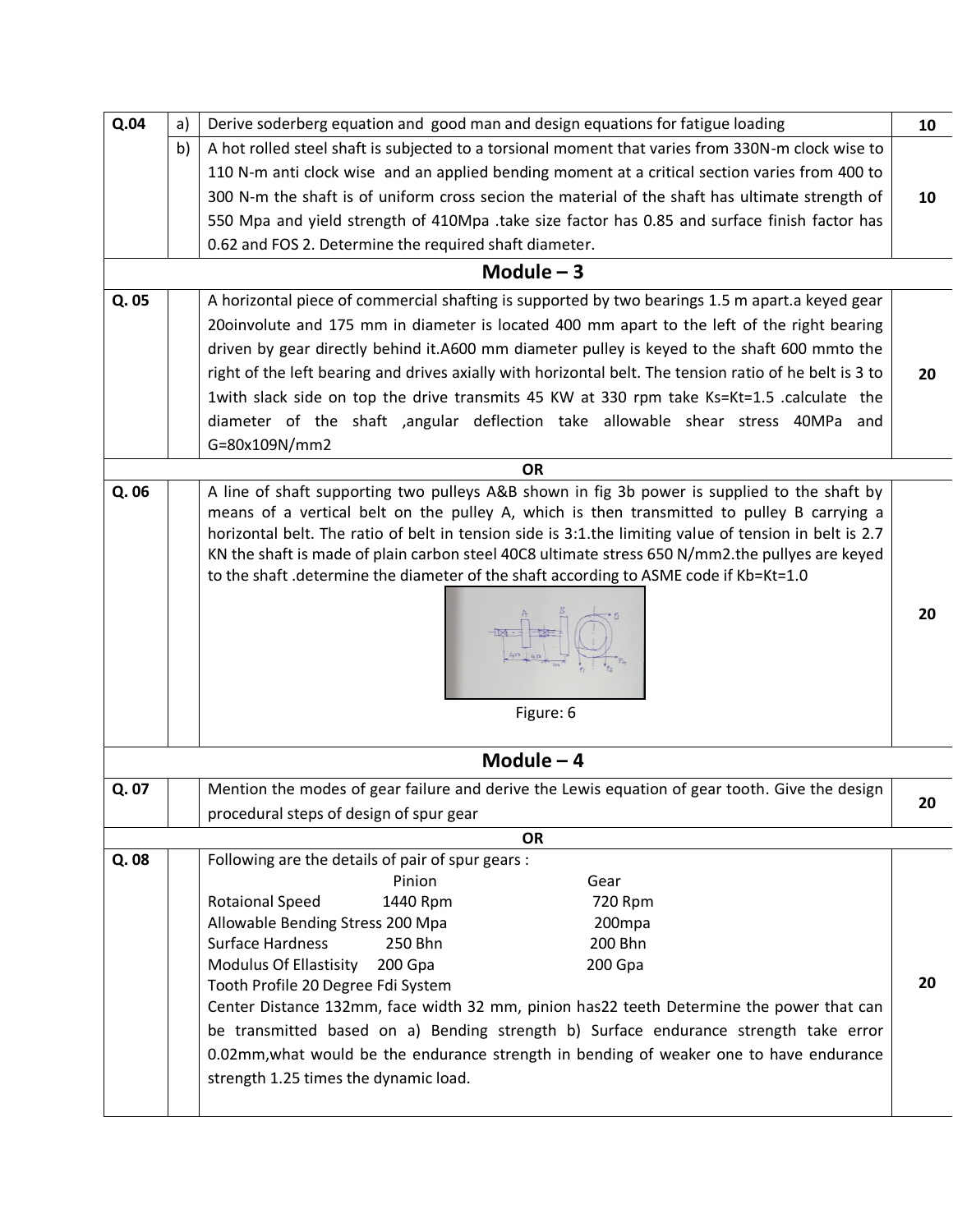|       |    | Module $-5$                                                                                                                  |    |
|-------|----|------------------------------------------------------------------------------------------------------------------------------|----|
| Q.09  | a) | A 16 mm thickness plate is welded to a vertical support by two fillet welds are shown in figure                              | 10 |
|       |    | 9a. determine the size of the weld if the permissible stress for weld material is 75 Mpa                                     |    |
|       |    | 20FN<br>150<br>km <sub>m</sub>                                                                                               |    |
|       |    | Figure: 9a                                                                                                                   |    |
|       | b) | Design a double riveted butt joint to connect two plates 20 mm thickness the joint is zigzag                                 |    |
|       |    | riveted and has equal width cover plates. The allowable tensile stress for the plate is 100 Mpa                              |    |
|       |    | and allowable shear and crushing stress are 60 Mpa and 120MPa respectively calculate the                                     | 10 |
|       |    | efficiency                                                                                                                   |    |
|       |    | of joint should be leak proof.                                                                                               |    |
|       |    | <b>OR</b>                                                                                                                    |    |
| Q. 10 |    |                                                                                                                              |    |
|       |    | Design a helical compression spring to sustain a compressive load that fluctuates between                                    |    |
|       |    | 1000N and 1800 N with an associated deflection of 25 mm. During the course of change in load                                 |    |
|       |    | the mean diameter of the spring may be taken as 8 times the spring wire diameter. The material                               | 20 |
|       |    | selected has following properties shear stress in yield is 900N/mm2, endurance stress<br>800N/mm2,G=80900N/mm2 and FOS=2.25. |    |

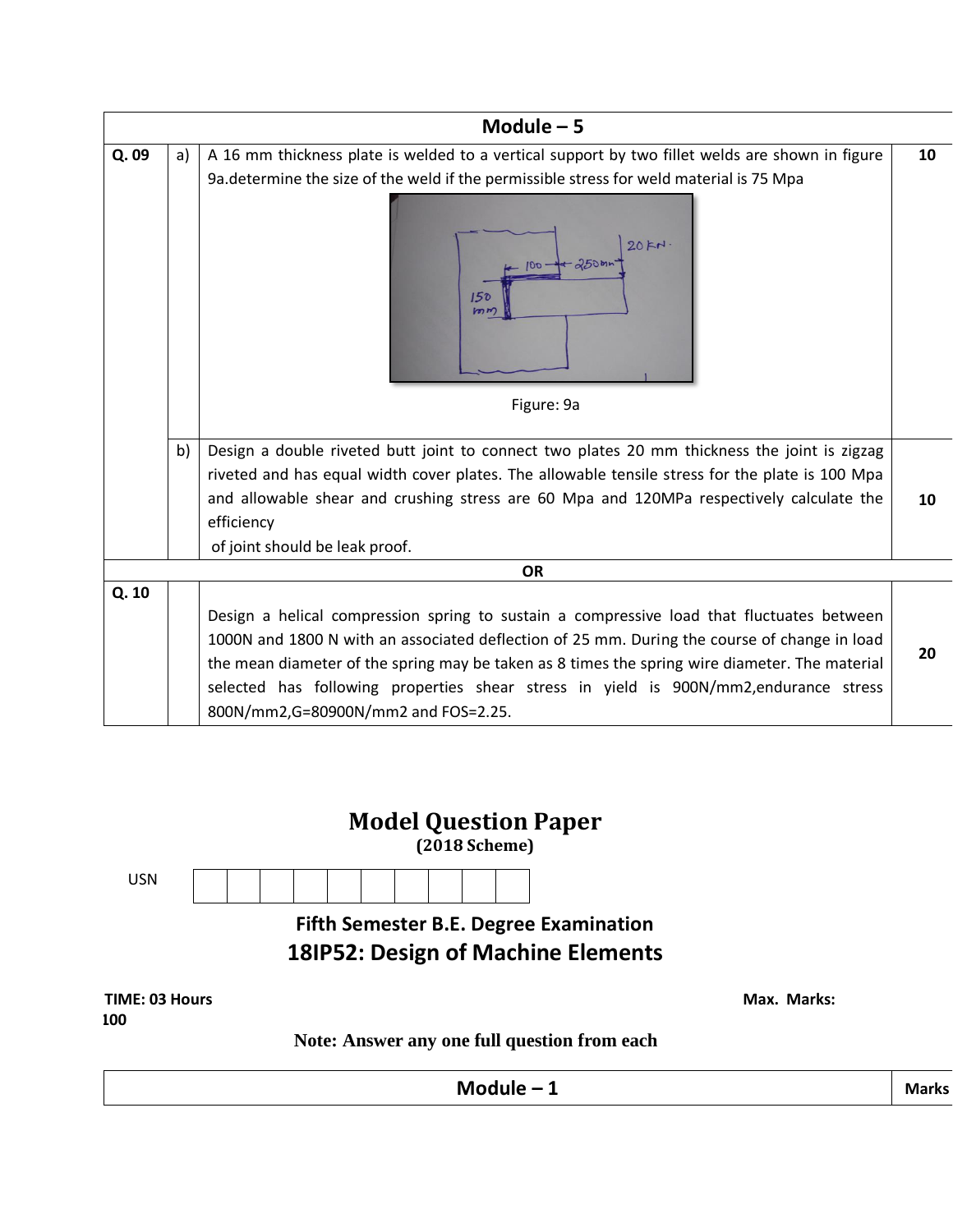| Q.01  | a) | List and discuss the various considerations in design                                                                                                                                                                                                                                                                                                                                                                                                                                                                                                                                                                                                                                                                       | 08 |
|-------|----|-----------------------------------------------------------------------------------------------------------------------------------------------------------------------------------------------------------------------------------------------------------------------------------------------------------------------------------------------------------------------------------------------------------------------------------------------------------------------------------------------------------------------------------------------------------------------------------------------------------------------------------------------------------------------------------------------------------------------------|----|
|       | b) | What do you know about FOS? Explain.                                                                                                                                                                                                                                                                                                                                                                                                                                                                                                                                                                                                                                                                                        |    |
|       |    | A steel bracket shown in figure 1a.is subjected to a<br>load of 4KN.determine maximum stress                                                                                                                                                                                                                                                                                                                                                                                                                                                                                                                                                                                                                                |    |
|       |    | induced at section A-A taking diameter as 30 mm.                                                                                                                                                                                                                                                                                                                                                                                                                                                                                                                                                                                                                                                                            |    |
|       |    | SKN<br>Figure:1a                                                                                                                                                                                                                                                                                                                                                                                                                                                                                                                                                                                                                                                                                                            | 12 |
|       |    | <b>OR</b>                                                                                                                                                                                                                                                                                                                                                                                                                                                                                                                                                                                                                                                                                                                   |    |
| Q.02  | a) | List the theories of failure and discuss any one theories of failure in detail                                                                                                                                                                                                                                                                                                                                                                                                                                                                                                                                                                                                                                              | 10 |
|       | b) | Acircular rod of diameter 50mm shown in figure 2b is subjected to a point load of 3KN at its end                                                                                                                                                                                                                                                                                                                                                                                                                                                                                                                                                                                                                            |    |
|       |    | and a torque of 300N-m. Determine the stresses induced in the rod.                                                                                                                                                                                                                                                                                                                                                                                                                                                                                                                                                                                                                                                          |    |
|       |    | 3kK<br>$M = 30004$<br>$MF=300V-20$<br>004                                                                                                                                                                                                                                                                                                                                                                                                                                                                                                                                                                                                                                                                                   | 10 |
|       |    | Figure: 2b                                                                                                                                                                                                                                                                                                                                                                                                                                                                                                                                                                                                                                                                                                                  |    |
|       |    | Module $-2$                                                                                                                                                                                                                                                                                                                                                                                                                                                                                                                                                                                                                                                                                                                 |    |
| Q. 03 | a) | Derive an expression for Soderberg and Goodman equation for fatigue loading                                                                                                                                                                                                                                                                                                                                                                                                                                                                                                                                                                                                                                                 | 08 |
|       | b) | A SAE1045 steel rod oil quenched ad drawn to 7000Ksubjected to axial load fluctuating between                                                                                                                                                                                                                                                                                                                                                                                                                                                                                                                                                                                                                               | 12 |
|       |    | 1KN and 3KN. Determine the diameter of the rod required based on factor of safety of 2.                                                                                                                                                                                                                                                                                                                                                                                                                                                                                                                                                                                                                                     |    |
|       |    | OR                                                                                                                                                                                                                                                                                                                                                                                                                                                                                                                                                                                                                                                                                                                          |    |
| Q.04  | a) | what is Fatigue failure explain in brief                                                                                                                                                                                                                                                                                                                                                                                                                                                                                                                                                                                                                                                                                    | 06 |
|       | b) | A SAE1045 oil quenched drawn to 700ok rough finished rod is subjected to a completely                                                                                                                                                                                                                                                                                                                                                                                                                                                                                                                                                                                                                                       |    |
|       |    | reversed axial loading of 2KN.Determine the dia of the rod based on FOS of 3. Use soderberg                                                                                                                                                                                                                                                                                                                                                                                                                                                                                                                                                                                                                                 | 14 |
|       |    | relation.                                                                                                                                                                                                                                                                                                                                                                                                                                                                                                                                                                                                                                                                                                                   |    |
|       |    | Module $-3$                                                                                                                                                                                                                                                                                                                                                                                                                                                                                                                                                                                                                                                                                                                 |    |
| Q. 05 |    | A layout of shaft carrying two pulleys 1 and 2 and supported on two bearings A&B as shown in<br>figure.5a the shaft transmits 7.5 KW power at 360 rpm from pulley 1to pulley 2.the diameters of<br>pulley 1 and 2 are 250 mm 500mm respectively. the masses of pulley 1and 2 are 10 kg and 30 kg.<br>the belt tension acct vertically downward and ratio of belt tension on tight side to slack side for<br>each pulley is 2.5:1. the shaft is made of plain carbon steel 40C8 with yield stress in tension as<br>380 N/mm2and FOS is 3.Estimate suitable diameter of the shaft. Permissible angle of twist is<br>0.5oper meter length calculate shaft diameter on the basis of torsional rigidity assuming<br>G=79300Nmm2. | 20 |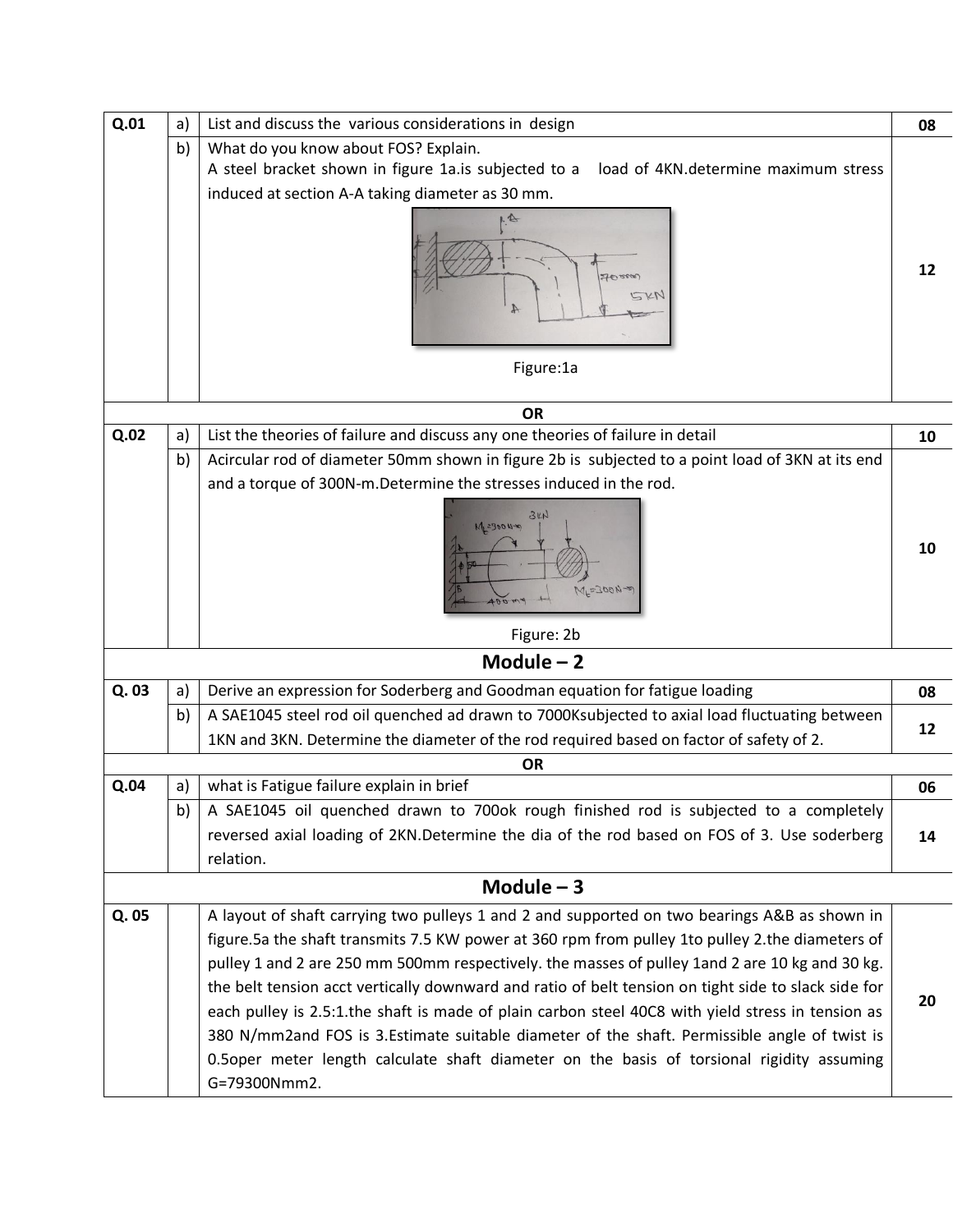|      |             | 500<br>250<br>250<br>(a)<br>2151.11 P <sub>4</sub> P <sub>1</sub><br>3811.71<br>(b)<br>Figure: 5a                                                                                                                                                                                                                                                                                                                                                                                                                                                                                                                                 |    |
|------|-------------|-----------------------------------------------------------------------------------------------------------------------------------------------------------------------------------------------------------------------------------------------------------------------------------------------------------------------------------------------------------------------------------------------------------------------------------------------------------------------------------------------------------------------------------------------------------------------------------------------------------------------------------|----|
|      |             | <b>OR</b>                                                                                                                                                                                                                                                                                                                                                                                                                                                                                                                                                                                                                         |    |
| Q.06 |             | The layout of transmission of shaft carrying two pulleys B and C and supported on bearing A&D<br>belt is shown in figure 6a power is supplied to shaft by means of vertical belt on pulley B, which<br>is then transmitted to the pulley C carrying horizontal belt. The maximum tension in the belt on<br>the pulley B is 2.5 KN. The angle of wrap for both pulleys is 180oand coefficient of friction is<br>0.24 the shaft is made of plain carbon steel 30C8 with yield in tension 400N/mm <sup>2</sup> and FOS is 3.<br>Determine shaft diameter on strength basis.<br>600<br>200<br>(a)<br>(a) Vertical Plane<br>Figure: 6a | 20 |
|      |             | Module $-4$                                                                                                                                                                                                                                                                                                                                                                                                                                                                                                                                                                                                                       |    |
| Q.07 |             | A spur pinion of cast steel with allowable stress of 140 Mpa is to drive the spur gear of cast iron<br>with allowable stress of 55MPa. The transmission ratio is 2 1/3:1. the diameter of the pinion is to<br>be 105mm and 20 KW of power to be transmitted at 900 rpm of the pinion the teeth are to be<br>20 degree FDI form Design for the greatest no of teeth and determine necessary module and<br>face width of gear for strength.                                                                                                                                                                                         | 20 |
|      |             | <b>OR</b>                                                                                                                                                                                                                                                                                                                                                                                                                                                                                                                                                                                                                         |    |
| Q.08 |             | It is required to determine the proper proportions of a pair of spur teeth gear to transmit 27KW<br>from a shaft running at 300 rpm to a parallel shaft with speed reduction of 3:1.the center to<br>center distance of the shaft is to be near about 400mm.assuming that the pinion is made of<br>forged steel, untreated 0.3% C and the gear is cast steel untreated with 0.2% C the teeth are 200<br>Stub tooth form. Assume normal service condition of 8hrs/day with steady load with carefully<br>cut gears determine the pitch diameters, module no of teeth on gear face width check for<br>dynamic and wear load.        | 20 |
|      | Module $-5$ |                                                                                                                                                                                                                                                                                                                                                                                                                                                                                                                                                                                                                                   |    |
| Q.09 | a)          | Two flat plates subjected to tensile load P are connected together by means of double strap butt<br>joint as in figure 9a the load is 250 KN and the width of the plate is w is 200mm the rivets and<br>plates are made of same steel and permissible stress in tension, compression and shear are<br>70,100 and 60N/mm2respectively calculate : i)diameter of rivets ii)thickness of the plate iii)                                                                                                                                                                                                                              | 10 |